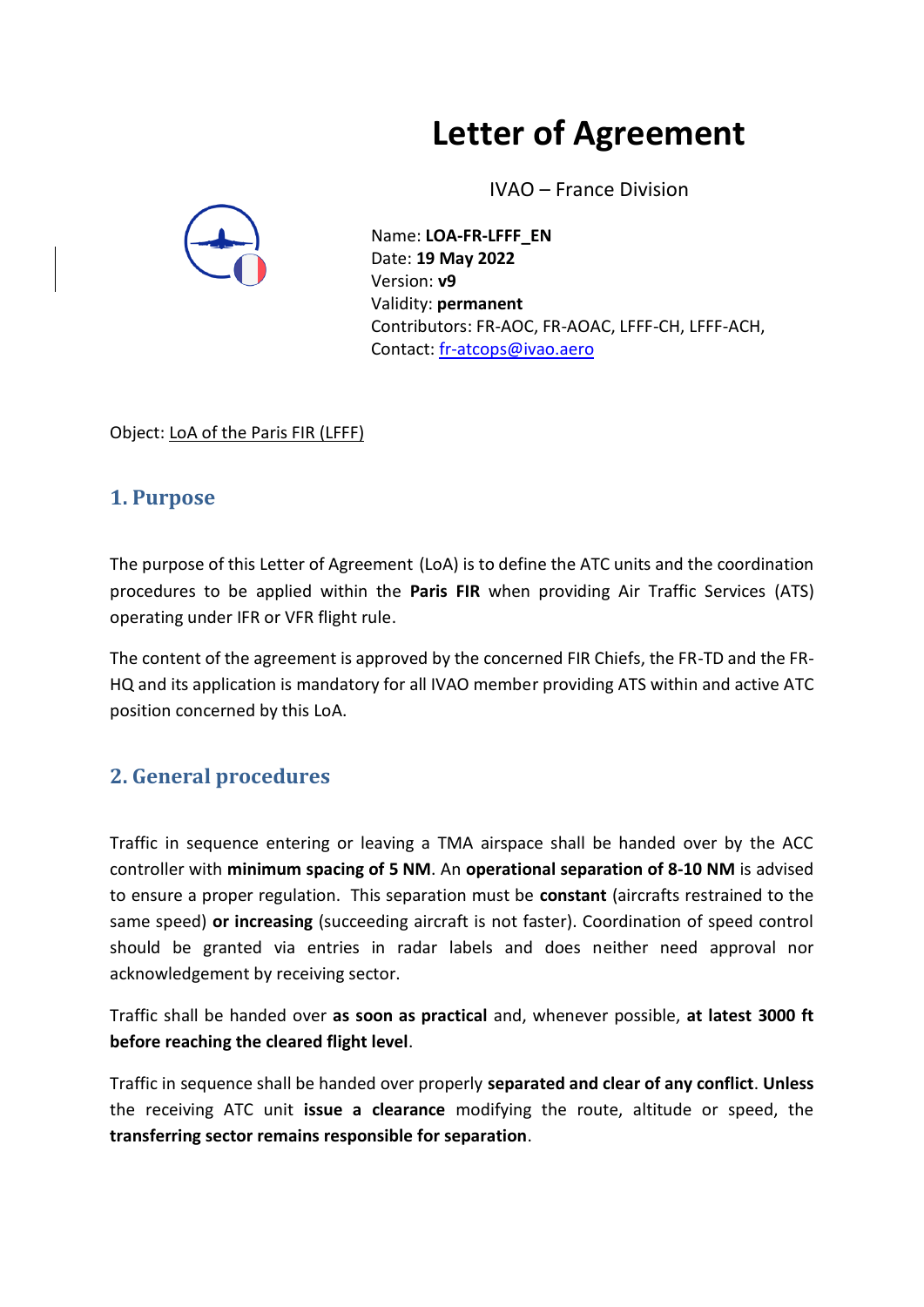## **3. ATC units description**

#### *3.1 The Area Control Center (CTR)*

The ATC unit in charge of FIR and UIR airspaces under the responsibility of Paris ACC is *Paris* **Control** and consists in two primary sectors (LFFF CTR and LFFF F CTR). The lateral and vertical boundaries of the airspace under the responsibility of the CTR are indicated in the figure and table below.



| <b>ATC Position</b>        | Callsign   | <b>Frequency</b> | <b>Remarks</b>            |  |  |  |  |
|----------------------------|------------|------------------|---------------------------|--|--|--|--|
| <b>Primary Sector</b>      |            |                  |                           |  |  |  |  |
|                            |            |                  | <b>SFC-UNL</b>            |  |  |  |  |
| <b>Paris Control</b>       | LFFF CTR   | 128.100          | LFRR open: W (SFC-FL295)  |  |  |  |  |
|                            |            |                  | LFEE open: NE (SFC-FL295) |  |  |  |  |
| <b>Paris Control (CCT)</b> | LFFF F CTR | 135.405          | SFC-FL295                 |  |  |  |  |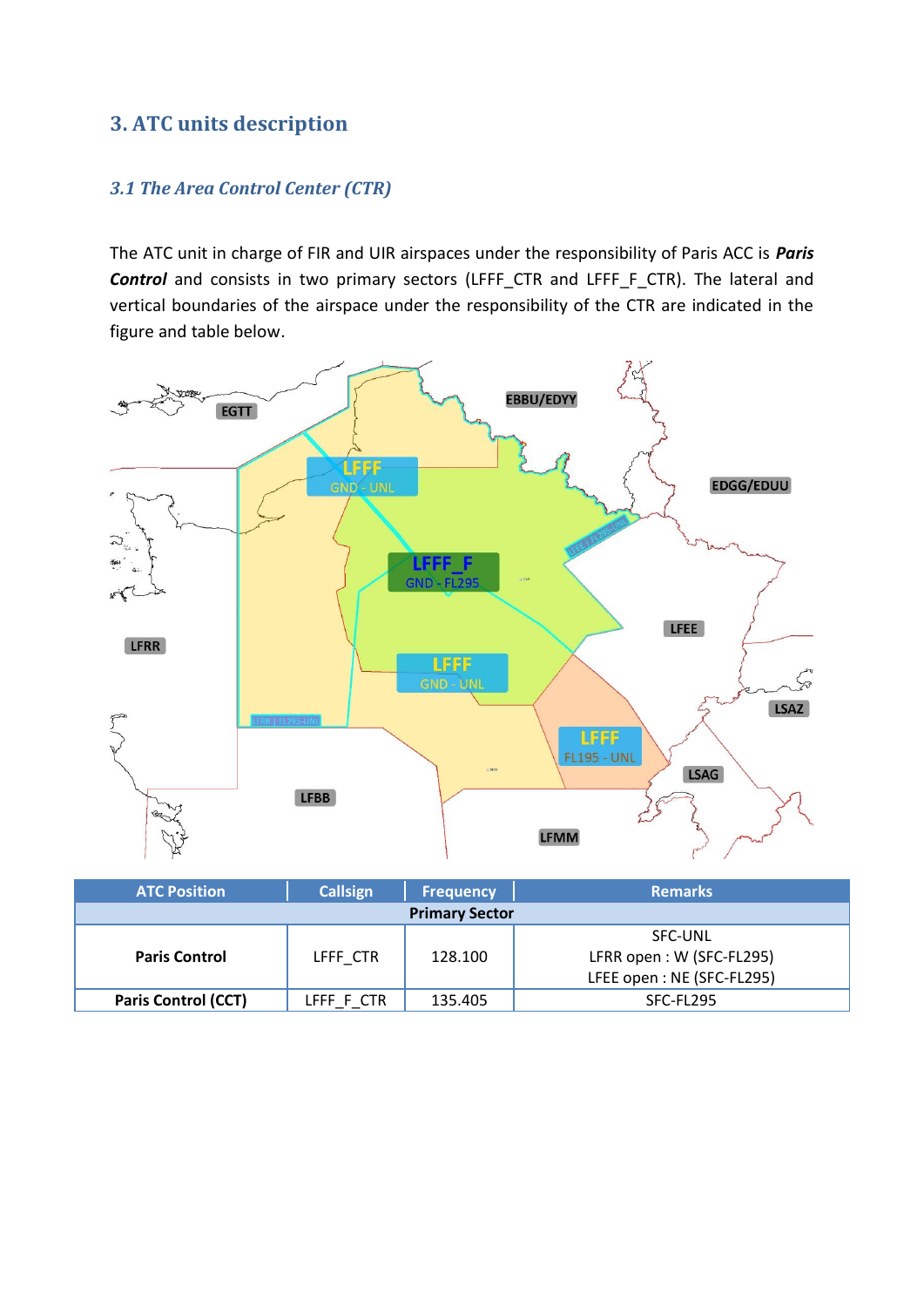In the absence of the corresponding ATC units, ATS within the following airspaces are delegated to the ATC operating at the CTR position.

| <b>ATC Position</b>   | <b>Callsign</b> | <b>Delegated positions</b>                                                                                                                                                                                                                                                                                                                                                                                                                          |  |  |  |  |
|-----------------------|-----------------|-----------------------------------------------------------------------------------------------------------------------------------------------------------------------------------------------------------------------------------------------------------------------------------------------------------------------------------------------------------------------------------------------------------------------------------------------------|--|--|--|--|
| <b>Primary Sector</b> |                 |                                                                                                                                                                                                                                                                                                                                                                                                                                                     |  |  |  |  |
|                       |                 | Beauvais Approach (LFOB_APP and underlying positions)                                                                                                                                                                                                                                                                                                                                                                                               |  |  |  |  |
|                       |                 | Evreux Approach (LFOE APP and underlying positions)                                                                                                                                                                                                                                                                                                                                                                                                 |  |  |  |  |
|                       |                 | Bricy Approach (LFOJ_APP and underlying positions)                                                                                                                                                                                                                                                                                                                                                                                                  |  |  |  |  |
|                       |                 | Rouen Approach (LFOP_APP and underlying positions)<br>Creil Approach (LFPC_APP and underlying positions)<br>De Gaulle Approach (LFPG_APP and underlying positions)<br>Seine Approach (LFPM APP and underlying positions)<br>Orly Approach (LFPO_APP and underlying positions)<br>Pontoise Approach (LFPT_APP and underlying positions)<br>Villa Approach (LFPV_APP and underlying positions)<br>Lilles Approach (LFQQ_APP and underlying positions) |  |  |  |  |
|                       |                 |                                                                                                                                                                                                                                                                                                                                                                                                                                                     |  |  |  |  |
| <b>Paris Control</b>  | LFFF CTR        |                                                                                                                                                                                                                                                                                                                                                                                                                                                     |  |  |  |  |
|                       |                 |                                                                                                                                                                                                                                                                                                                                                                                                                                                     |  |  |  |  |
|                       |                 |                                                                                                                                                                                                                                                                                                                                                                                                                                                     |  |  |  |  |
|                       |                 |                                                                                                                                                                                                                                                                                                                                                                                                                                                     |  |  |  |  |
|                       |                 |                                                                                                                                                                                                                                                                                                                                                                                                                                                     |  |  |  |  |
|                       |                 |                                                                                                                                                                                                                                                                                                                                                                                                                                                     |  |  |  |  |
|                       |                 | Beauvais Approach (LFOB_APP and underlying positions)                                                                                                                                                                                                                                                                                                                                                                                               |  |  |  |  |
|                       |                 | Evreux Approach (LFOE APP and underlying positions)                                                                                                                                                                                                                                                                                                                                                                                                 |  |  |  |  |
|                       |                 | Bricy Approach (LFOJ_APP and underlying positions)                                                                                                                                                                                                                                                                                                                                                                                                  |  |  |  |  |
|                       |                 | Creil Approach (LFPC_APP and underlying positions)                                                                                                                                                                                                                                                                                                                                                                                                  |  |  |  |  |
| <b>Paris Control</b>  | LFFF_F_CTR      | De Gaulle Approach (LFPG_APP and underlying positions)                                                                                                                                                                                                                                                                                                                                                                                              |  |  |  |  |
| (CCT)                 |                 | Seine Approach (LFPM_APP and underlying positions)                                                                                                                                                                                                                                                                                                                                                                                                  |  |  |  |  |
|                       |                 | Orly Approach (LFPO_APP and underlying positions)                                                                                                                                                                                                                                                                                                                                                                                                   |  |  |  |  |
|                       |                 | Pontoise Approach (LFPT_APP and underlying positions)                                                                                                                                                                                                                                                                                                                                                                                               |  |  |  |  |
|                       |                 | Villa Approach (LFPV_APP and underlying positions)                                                                                                                                                                                                                                                                                                                                                                                                  |  |  |  |  |

It is recalled that ACC provides FIS (Flight Information Service) within all delegated airspaces (including all aerodromes disposing of an AFIS position) within the limits of his skills and of the traffic load. If applicable, the ATC shall indicate on his ATIS whether FIS are provided.

Likewise, the delegation of Approach positions implies providing Tower and Ground services. However, the ACC may limit the delivery of his services to essential clearances (startup, taxi, takeoff and landing) and release traffic on UNICOM when clear of possible conflicts.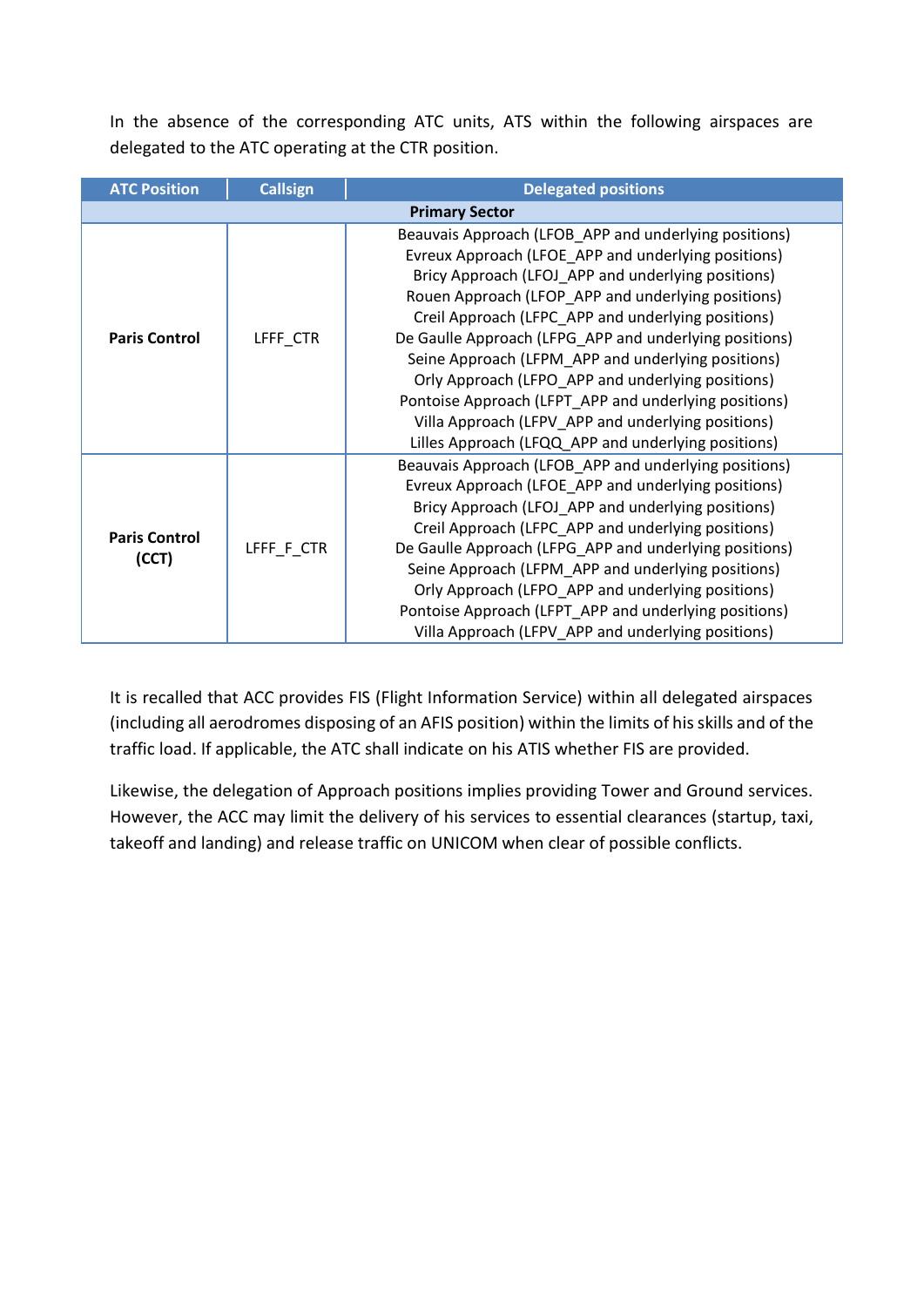#### *3.2 The Approach Units (APP, DEP)*

The ATC units in charge of approach airspaces of the Bordeaux FIR, together with delegated airspaces, are indicated below.

| <b>ATC Position</b>    | <b>Callsign</b> | <b>Frequency</b> | <b>Controlled</b><br>airspaces    | <b>Underlying positions</b>                                                                                                  | <b>Delegates airspaces</b>                                                                                                                              |  |  |  |
|------------------------|-----------------|------------------|-----------------------------------|------------------------------------------------------------------------------------------------------------------------------|---------------------------------------------------------------------------------------------------------------------------------------------------------|--|--|--|
| <b>Beauvais Sector</b> |                 |                  |                                   |                                                                                                                              |                                                                                                                                                         |  |  |  |
| <b>Beauvais</b>        | LFOB_APP        | 123.985          | <b>TMA 1-5</b>                    | LFOB_TWR                                                                                                                     | Beauvais Approach is<br>delegated to à De Gaulle<br>whenever inactive. Evreux<br>and Rouen Approaches are<br>delegated to Beauvais<br>whenever inactive |  |  |  |
| <b>Evreux</b>          | LFOE_APP        | 118.125          | <b>TMA 1-2</b><br>(MIL)           | LFOE_TWR                                                                                                                     | Evreux Approach is<br>delegated to Beauvais<br>whenever inactive                                                                                        |  |  |  |
| Rouen                  | LFOP_APP        | 118.575          | <b>TMA 1-2</b>                    | LFOP_TWR                                                                                                                     | Rouen Approach is<br>delegated to Beauvais<br>whenever inactive                                                                                         |  |  |  |
| <b>Creil</b>           | LFPC_APP        | 119.700          | <b>TMA 1-3</b>                    | LFPC_TWR                                                                                                                     | Creil Approach is delegated<br>to De Gaulle whenever<br>inactive                                                                                        |  |  |  |
|                        |                 |                  |                                   |                                                                                                                              |                                                                                                                                                         |  |  |  |
| <b>Bricy</b>           | LFOJ_APP        | 122.700          | TMA 1-7 Orléans                   | LFOC_TWR<br>LFOJ TWR                                                                                                         | Bricy Approach is<br>delegated to Seine<br>whenever inactive                                                                                            |  |  |  |
| <b>Seine</b>           | LFPM APP        | 118.050          | <b>TMA 1-10</b><br><b>SIV 1-8</b> | LFLA_FIS_TWR<br>LFOK TWR<br>LFOQ FIS TWR<br>LFOT_TWR<br>LFOX_TWR<br>LFOZ_FIS_TWR<br>LFPM_TWR<br>LFQA_FIS_TWR<br>LFQB FIS TWR |                                                                                                                                                         |  |  |  |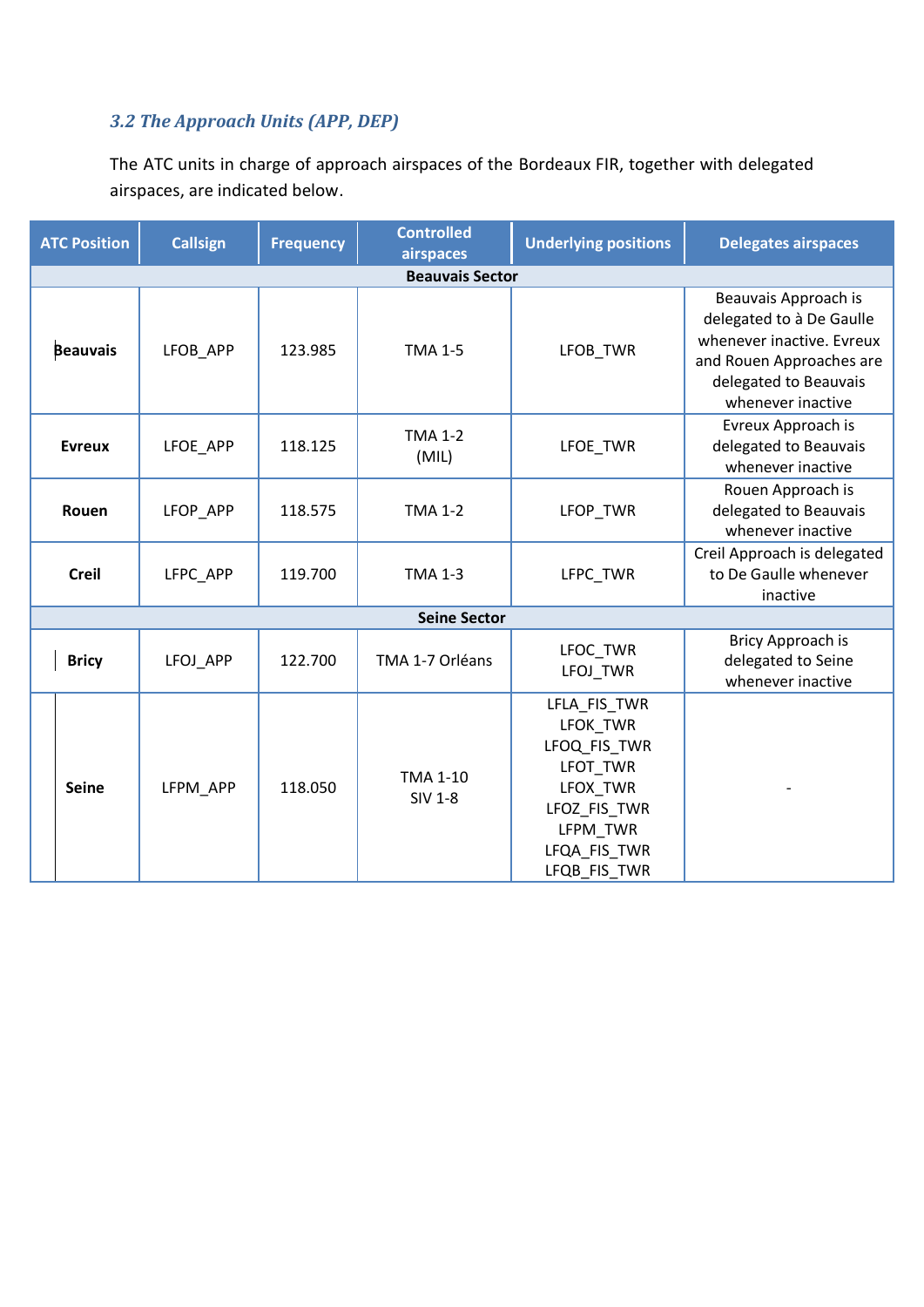| <b>Paris Sector</b> |                      |                    |                          |                                                                                                     |                                                                                                                                                                                                                                                                                      |  |  |
|---------------------|----------------------|--------------------|--------------------------|-----------------------------------------------------------------------------------------------------|--------------------------------------------------------------------------------------------------------------------------------------------------------------------------------------------------------------------------------------------------------------------------------------|--|--|
| De Gaulle           | LFPG_APP<br>LFPG DEP | 125.830<br>131.200 | TMA Paris 1, 6, 8-<br>10 | LFPB_TWR<br>LFPE_TWR<br>LFPG_TWR<br>LFPL TWR                                                        | Orly, Pontoise, Creil, Villa<br>and Beauvais Approaches<br>are delegated to De Gaulle<br>whenever inactive.<br>In case of activation of<br>both APP et DEP,<br>coordination is realized<br>case by case under the<br>responsibility of the FIR<br>Chiefs and the FR-AO<br>Department |  |  |
| Orly                | LFPO APP<br>LFPO DEP | 123.875<br>127.750 | TMA Paris 2-5, 7,<br>10  | LFPI TWR<br>LFPN TWR<br>LFPO TWR<br>LFPX_TWR<br>LFPZ_TWR                                            | Orly Approach is delegated<br>to De Gaulle whenever<br>inactive                                                                                                                                                                                                                      |  |  |
| <b>Pontoise</b>     | LFPT APP             | 118.800            | <b>TMA 1-2</b>           | LFPT TWR                                                                                            | Pontoise Approach is<br>delegated to De Gaulle<br>whenever inactive                                                                                                                                                                                                                  |  |  |
| Villa               | LFPV APP             | 119.425            | TMA (MIL)                | LFPV TWR                                                                                            | Villa Approach is delegated<br>to Orly whenever inactive                                                                                                                                                                                                                             |  |  |
| <b>Lille Sector</b> |                      |                    |                          |                                                                                                     |                                                                                                                                                                                                                                                                                      |  |  |
| Lille               | LFQQ_APP             | 126.480            | TMA 1-13, SIV 1-5        | LFAC_FIS_TWR<br>LFAQ TWR<br><b>LFAT TWR</b><br>LFAV_FIS_TWR<br>LFAY_FIS_TWR<br>LFQQ TWR<br>LFQT TWR |                                                                                                                                                                                                                                                                                      |  |  |

Considering the operational constraints associated to Paris airports, **the approach delegation to De Gaulle may be reconsidered on a case-by-case basis by the active ATC** depending on his skills and on the traffic load.

In the case of De Gaulle Approach unbundling, coordination within ATC, together with the delegation of all TMA airspaces, is provided beforehand by the FIR Chiefs and the FR-AO Department.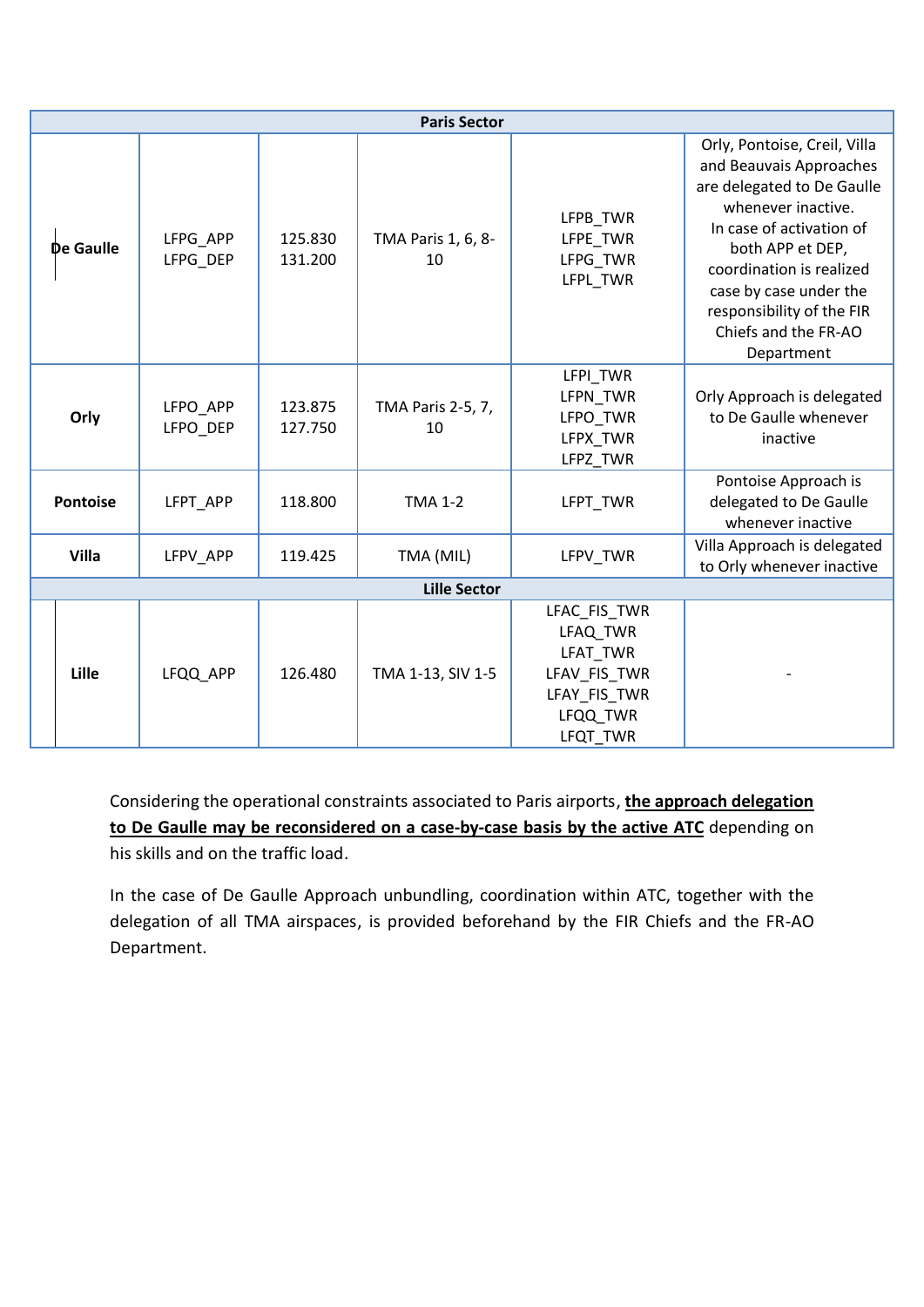## *3.3 The Airport Units (TWR, GND, DEL)*

| <b>ATC Position</b> | <b>Callsign</b>      | <b>Frequency</b>   | <b>Remarks</b>                         |
|---------------------|----------------------|--------------------|----------------------------------------|
| <b>Calais</b>       | LFAC_FIS_TWR         | 128.925            |                                        |
| <b>Albert</b>       | LFAQ_TWR             | 119.655            |                                        |
|                     | LFAT TWR             | 118.450            | Controls HCOQ (Coquelles Eurotunnel)   |
| Le Touquet          | LFAT GND             | 121.755            | and HRAN (Rang du Fliers CH)           |
| Valenciennes        | LFAV_FIS_TWR         | 122.605            |                                        |
| <b>Amiens</b>       | LFAY_FIS_TWR         | 123.405            |                                        |
| <b>Auxerre</b>      | LFLA_FIS_TWR         | 129.800            |                                        |
| <b>Beauvais</b>     | LFOB TWR             | 121.400            |                                        |
| <b>Evreux</b>       | LFOE_TWR             | 122.100            | Reserved government services           |
| <b>Bricy</b>        | LFOJ_TWR             | 122.100            | Controls HSPS (Saran CH)               |
| Vatry               | LFOK_TWR             | 129.400            | TWR and AFIS position                  |
| Rouen               | LFOP_TWR             | 120.200            | Controls HROU (Rouen CH)               |
| <b>Blois</b>        | LFOQ_FIS_TWR         | 118.455            |                                        |
| <b>Tours</b>        | LFOT_TWR             | 124.400            | Controls HTOU (Tours Trousseau CHU)    |
|                     | LFOX TWR             | 119.050            |                                        |
| <b>Etampes</b>      | LFOX_GND             | 121.850            |                                        |
| <b>Saint Denis</b>  | LFOZ_FIS_TWR         | 122.400            |                                        |
|                     | LFPB_TWR             | 118.925            | Controls HAUL (Aulnay CH) and HPLR     |
| Le Bourget          | LFPB_GND             | 121.900            | (Lariboisière CH)                      |
|                     | LFPB DEL             | 121.950            |                                        |
| <b>Creil</b>        | LFPC TWR             | 123.300            | Reserved government services           |
|                     | LFPC_GND             | 122.100            |                                        |
| <b>Meaux</b>        | LFPE_TWR             | 120.150            |                                        |
|                     | LFPG_TWR             | 119.250            |                                        |
| <b>De Gaulle</b>    | LFPG_GND             | 121.610            |                                        |
|                     | LFPG_A_GND           | 121.580            |                                        |
|                     | LFPG_DEL             | 121.840            |                                        |
| <b>Moulineaux</b>   | LFPI TWR             | 118.500            | Heliport                               |
| Lognes              | LFPL TWR             | 118.600            |                                        |
| <b>Melun</b>        | LFPL_GND<br>LFPM_TWR | 122.125<br>121.100 |                                        |
|                     | LFPN TWR             | 120.750            |                                        |
| <b>Toussus</b>      | LFPN_GND             | 122.130            |                                        |
|                     | LFPO_TWR             | 118.700            |                                        |
| Orly                | LFPO_GND             | 121.705            | Controls HCOR (Corbeil Essonne CH) and |
|                     | LFPO_DEL             | 121.555            | HLEP (Le Plessis Robinsons CH)         |
| Pontoise            | LFPT TWR             | 121.200            |                                        |
|                     | LFPV TWR             | 128.950            |                                        |
| Villacoublay        | LFPV_GND             | 121.750            | Reserved government services           |
|                     | LFPX TWR             | 129.525            |                                        |
| Chavenay            | LFPX_GND             | 121.900            |                                        |
|                     | LFPZ_TWR             | 118.000            |                                        |
| <b>Saint Cyr</b>    | LFPZ_GND             | 121.950            |                                        |
| Prunay              | LFQA_FIS_TWR         | 134.930            |                                        |
| <b>Troyes</b>       | LFQB_FIS_TWR         | 123.725            |                                        |

The ATC units in charge of airport airspaces within the Paris FIR are indicated below.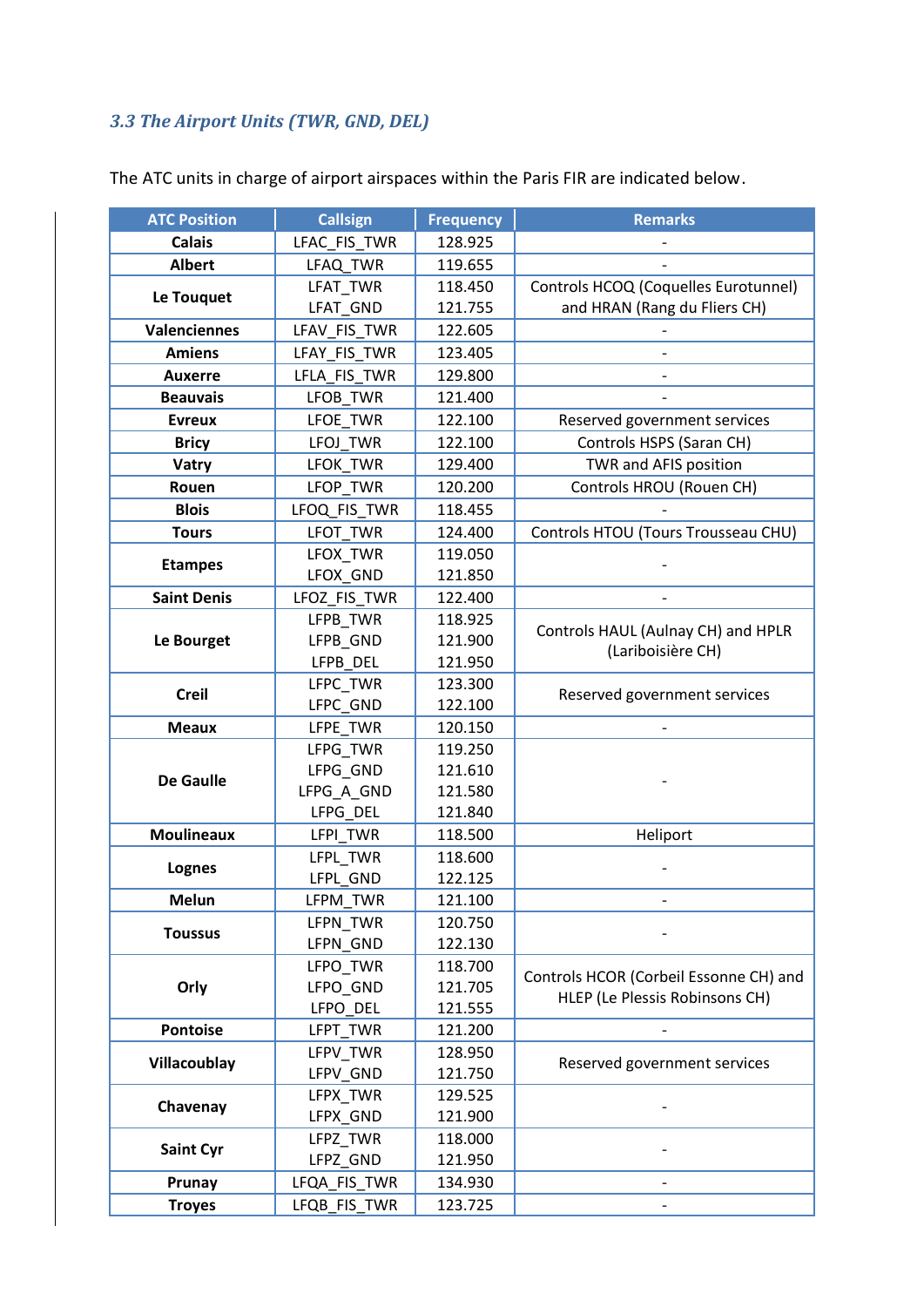| Lille           | LFQQ TWR<br>LFQQ GND | 118.550<br>121.855 | Controls HLIL (Lille CH) |
|-----------------|----------------------|--------------------|--------------------------|
| <b>Merville</b> | LFQT_TWR<br>LFQT GND | 119.075<br>121.680 | -                        |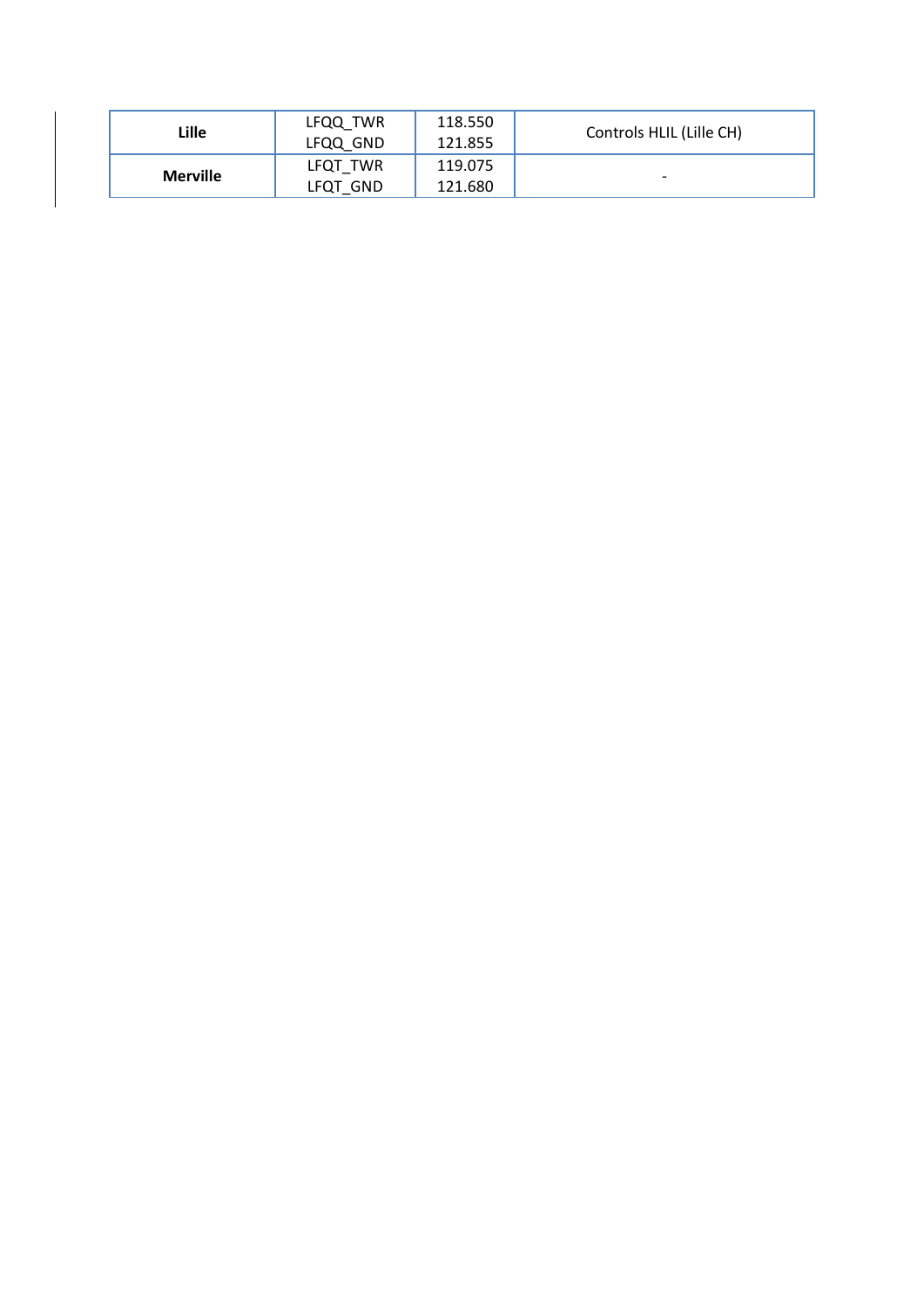#### **4. Coordination procedures**

Coordination procedures between Paris ACC and underlying Approach positions are defined as follows. They represent a general framework that does not replace the coordination between ATC. Any coordination procedure not mentioned in this LoA must be established on a case by case basis. Likewise, coordination between Approach and Tower (initial climb whenever it is not published, go around procedure, multidirectional departures OMNI, VFR entry/exit, etc.) is left to ATC initiative.

| <b>ATC Position</b>                          | <b>Callsign</b>        | <b>AD</b>                | <b>Departure/Arrival</b> | <b>Cleared FL</b>      | <b>Cleared DCT</b>        |  |
|----------------------------------------------|------------------------|--------------------------|--------------------------|------------------------|---------------------------|--|
| Departures (LFXX_APP $\rightarrow$ LFFF_CTR) |                        |                          |                          |                        |                           |  |
| <b>Beauvais Approach</b>                     | LFOB_APP               |                          |                          | <b>FL60</b>            |                           |  |
| <b>Evreux Approach</b>                       | LFOE APP               | $\overline{\phantom{a}}$ |                          | <b>FL60</b>            |                           |  |
| <b>Bricy Approach</b>                        | LFOJ APP               | $\overline{\phantom{a}}$ | -                        | FL110                  |                           |  |
| <b>Rouen Approach</b>                        | LFOP APP               | $\overline{\phantom{a}}$ | $\overline{\phantom{a}}$ | <b>FL60</b>            |                           |  |
| <b>Tours Approach</b>                        | LFOT APP               |                          |                          | <b>FL90</b>            | First en-route FIX        |  |
| <b>Creil Approach</b>                        | LFPC APP               | $\overline{\phantom{a}}$ |                          | 3000 ft                |                           |  |
| De Gaulle Approach                           | LFPG APP               |                          | North /West              | FL180                  |                           |  |
| (De Gaulle Departures)                       | (LFPG_DEP)             |                          | South/East               | FL190                  |                           |  |
| <b>Seine Approach</b>                        | LFPM_APP               | <b>LFPM</b>              |                          | 3000 ft                |                           |  |
|                                              |                        | <b>LFOT</b>              |                          | <b>FL90</b>            |                           |  |
|                                              |                        | North                    |                          | Coordination mandatory |                           |  |
| <b>Orly Approach</b><br>(Orly Departures)    | LFPO_APP<br>(LFPO_DEP) |                          |                          | FL130                  | with De Gaulle            |  |
|                                              |                        |                          | South                    |                        | First en-route FIX        |  |
| <b>Pontoise Approach</b>                     | LFPT_APP               | $\overline{\phantom{a}}$ |                          | 3000 ft                | First en-route FIX        |  |
| <b>Villa Approach</b>                        | LFPV APP               |                          | $\overline{\phantom{0}}$ | Coordinate with Orly   |                           |  |
|                                              |                        |                          |                          | FL110                  | First en-route FIX        |  |
| <b>Lille Approach</b>                        | LFQQ_APP               |                          |                          |                        | Transfer to LFFF F CTR if |  |
|                                              |                        |                          |                          |                        | open                      |  |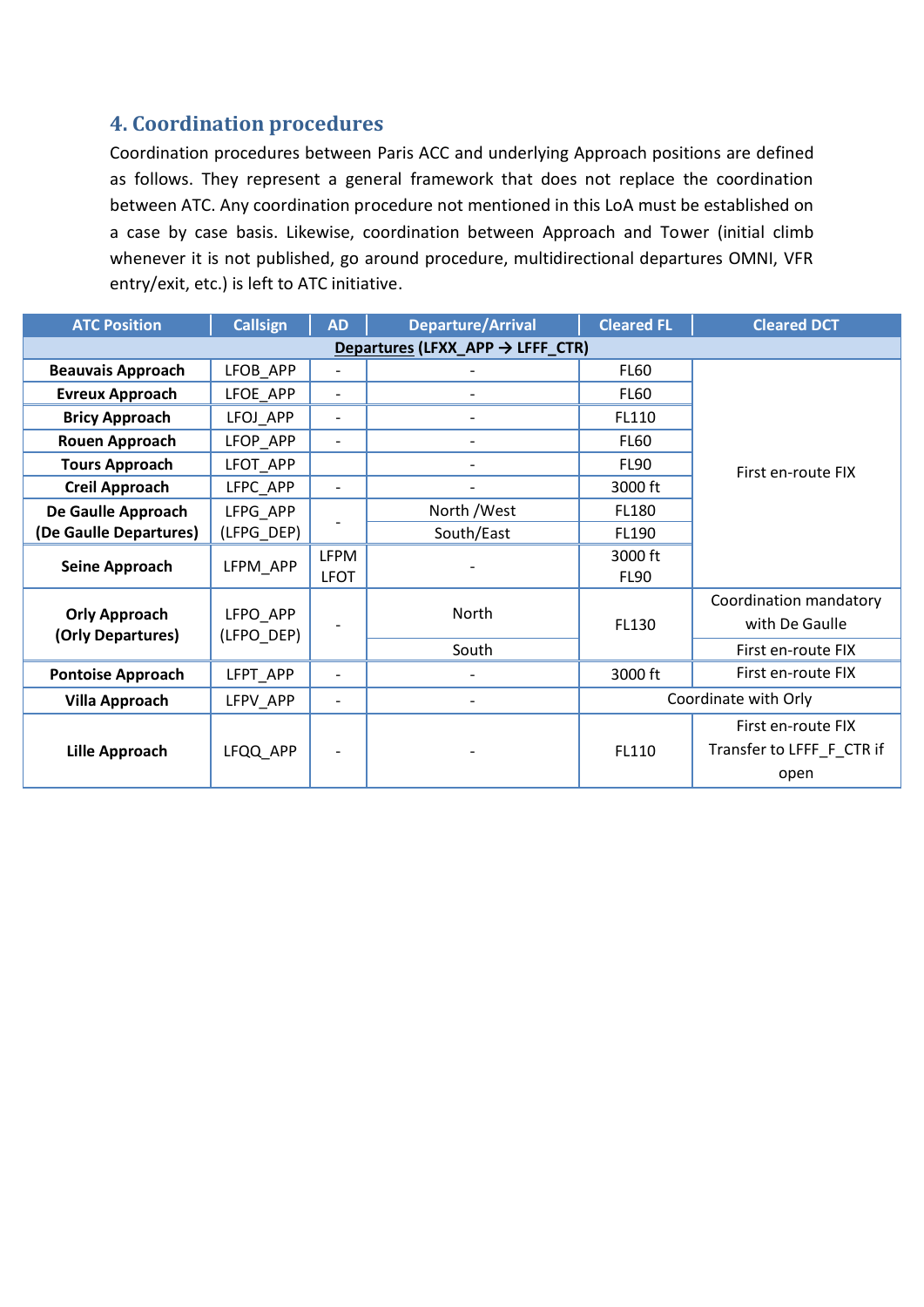| Arrivals (LFFF_CTR $\rightarrow$ LFXX_APP) |          |             |                              |                              |                       |  |
|--------------------------------------------|----------|-------------|------------------------------|------------------------------|-----------------------|--|
| <b>Beauvais Approach</b>                   |          |             | <b>CMB</b>                   | <b>FL80</b>                  | <b>MTD</b>            |  |
|                                            | LFOB_APP | <b>LFOB</b> | DINAN/VEDUS/SONUR            | <b>FL90</b>                  | <b>IPNOB</b>          |  |
|                                            |          |             | TRO/TINIL/RLP                |                              | LORNI                 |  |
|                                            |          |             | PEXIR/VELOL                  | <b>FL70</b>                  | <b>NEMED</b>          |  |
| <b>Evreux Approach</b>                     | LFOE_APP | <b>LFOE</b> |                              | <b>FL70</b>                  | <b>EVX</b>            |  |
|                                            | LFOJ APP | <b>LFQC</b> | $\qquad \qquad \blacksquare$ | <b>FL70</b>                  | <b>CDN</b>            |  |
| <b>Bricy Approach</b>                      |          | <b>LFOJ</b> |                              |                              | <b>BCY</b>            |  |
| <b>Rouen Approach</b>                      | LFOP_APP | <b>LFOP</b> |                              | <b>FL70</b>                  | ROU                   |  |
| <b>Creil Approach</b>                      | LFPC_APP | <b>LFPC</b> |                              | <b>FL70</b>                  | LORNI/MOPAR           |  |
|                                            |          |             |                              | <b>Facing West</b>           |                       |  |
|                                            |          |             | KEPER/KOVAK/ LATGO           | FL150 (jet)                  |                       |  |
|                                            |          |             | SABLE/ROMGO                  | FL140 (prop.)                | <b>NERKI</b>          |  |
|                                            |          |             | DINAN/MATIX                  | FL130                        | <b>DEVIM</b>          |  |
|                                            |          |             | MOPIL/VEDUS                  |                              |                       |  |
| De Gaulle Approach                         |          |             | BIIBAX/LUKIP                 | FL120                        | KOLIV/MOBRO           |  |
|                                            |          |             | DJL/EPL/MOU/PIBAT            |                              | <b>URELO</b>          |  |
|                                            |          |             | RLP/TINIL/TRO                | FL110 (jet)<br>FL100 (prop.) |                       |  |
|                                            | LFPG APP | <b>LFPB</b> | <b>IAF VEBEK</b><br>FL110    | Coordination mandatory       |                       |  |
|                                            |          | <b>LFPG</b> | (STAR DINAN et VEDUS)        | with Orly                    |                       |  |
|                                            |          |             | <b>Facing East</b>           |                              |                       |  |
|                                            |          |             | SABLE/ROMGO                  | KEPER/KOVAK/ LATGO<br>FL110  | <b>NERKI</b>          |  |
|                                            |          |             | DINAN/MATIX                  | FL150 (jet)                  | <b>DEVIM</b>          |  |
|                                            |          |             | MOPIL/VEDUS                  | FL120 (prop.)                |                       |  |
|                                            |          |             | BIBAX/LUKIP                  | FL100                        | KOLIV                 |  |
|                                            |          |             | DJL/EPL/MOU/PIBAT            | FL150 (jet)                  |                       |  |
|                                            |          |             | RLP/TINIL/TRO                | FL140 (prop.)                | <b>URELO</b>          |  |
|                                            |          | <b>LFLA</b> |                              |                              | AX/INSEB/OSBIB        |  |
|                                            |          | <b>LFOK</b> | DIKOL/TRO                    | 4000 ft                      | <b>KELON</b>          |  |
|                                            |          | <b>LFOQ</b> |                              |                              | BALIV/BLB             |  |
|                                            |          | <b>LFOT</b> |                              | FL120                        | <b>TUR</b>            |  |
| <b>Seine Approach</b>                      | LFPM_APP | LFOZ        |                              |                              | ADATI/LIMTA/ORS/TUPID |  |
|                                            |          |             | ARSIL/DJL/MOU/PIBAT/TRO      |                              | <b>BRY</b>            |  |
|                                            |          | LFPM        | <b>PTV</b>                   | 4000 ft                      | SOMEX                 |  |
|                                            |          | <b>LFQA</b> | $\qquad \qquad \blacksquare$ |                              | <b>REM</b>            |  |
|                                            |          | <b>LFBQ</b> |                              |                              | TY                    |  |